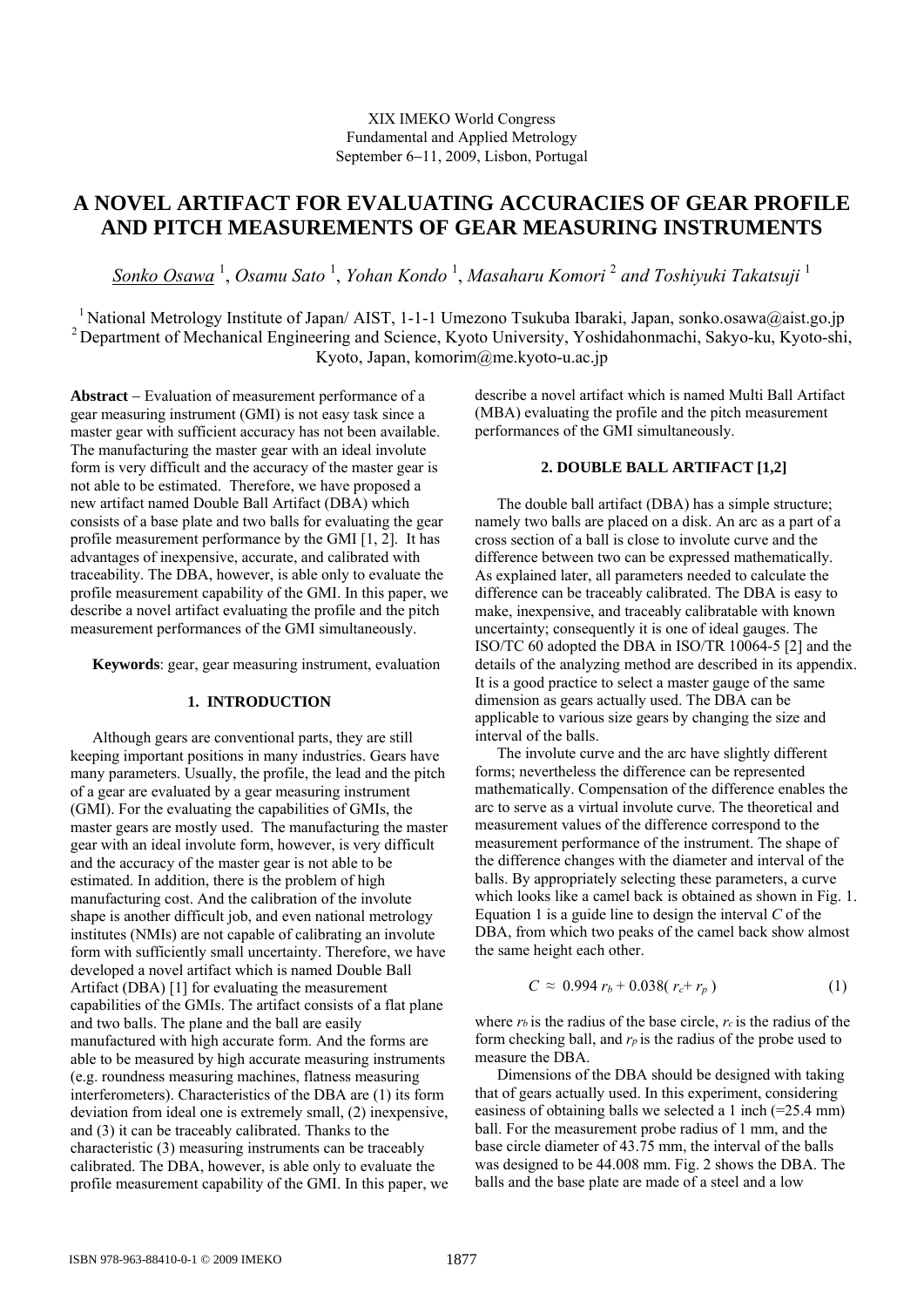

Fig. 1. A typical camel back curve, i.e. the difference between a theoretical and measurement data when the DBA is measured



Fig. 2. Photo of the double ball artifact (DBA)

thermal expansion glass respectively. This figure shows the low expansion type.

Parameters to be calibrated are only the radius of the form checking ball and the interval of the two balls. Although mass product bearing balls are inexpensive, they have extremely good sphericity (less than 50 nm) and uniform radius. Sphericity (roundness) and radius can be traceably calibrated by NMIs, consequently the DBA can be a traceable artifact. The DBA has two balls, namely it can be regarded as a double ball bar or a ball plate which are commonly used to calibrate CMM. These gauges are generally calibrated by many NMIs, hence the DBA can be calibrated without additional modification to a routine calibration procedure. Since all necessary parameters of the DBA are calibrated with traceability, the DBA itself can be treated as a traceably calibrated involute master.

 NMIJ has developed a special instrument for calibrating the length between two spheres. Fig. 3 shows the instrument. The length between two spheres is precisely calibrated by an interferometer.

 Fig. 4 is an example of a measurement result. The TCB and MCB mean the Theoretical Camel Back curve and Measured Camel Back curve respectively (refer the scale of the left side). Due to the difference of the definition of the rolling angle, these two curves do not overlap each other,

and the MCB can be shifted to overlap with the TCB as closely as possible. After shifting the MCB, the deviation from the TCB is calculated and drawn in the Fig. 4, which is indicated by DCE (Deviation Curve for Evaluation) (refer the scale of the right side). The DCE curve corresponds to the measurement, i.e. approximately 2.5 μm peak-to-peaks.

 When the instrument has any error factors, the MCB is not an ideal camel back curve. Because many errors are related each other and give complicated effect to the measurement result, error factors cannot be determined from the measurement result uniquely. Nevertheless if we assume only a few error factors which are likely to occur exist, the error factors can be identified with considerably small uncertainty. If we assume the base circle radius has 0.001 mm error, the gain of the probe has  $-6.6\%$  error, and the scale of the probe stage has -0.12 % error, the DCE in the Fig. 4 becomes the CDCE (Corrected Deviation Curve for Evaluation). The error of the instrument looks extremely small.

The assumptions we considered here are not always correct, it will be a good indicator to investigate errors factors more precisely using another instrument.



Fig. 3. Photo of the DBA calibration instrument



TCB: Theoretical Camel Back curve, MCB: Measured Camel Back curve

DCE: Deviation Curve for Evaluation, CDCE: Corrected Deviation Curve for Evaluation

Fig. 4. An example of a measurement of the DBA by a gear chcker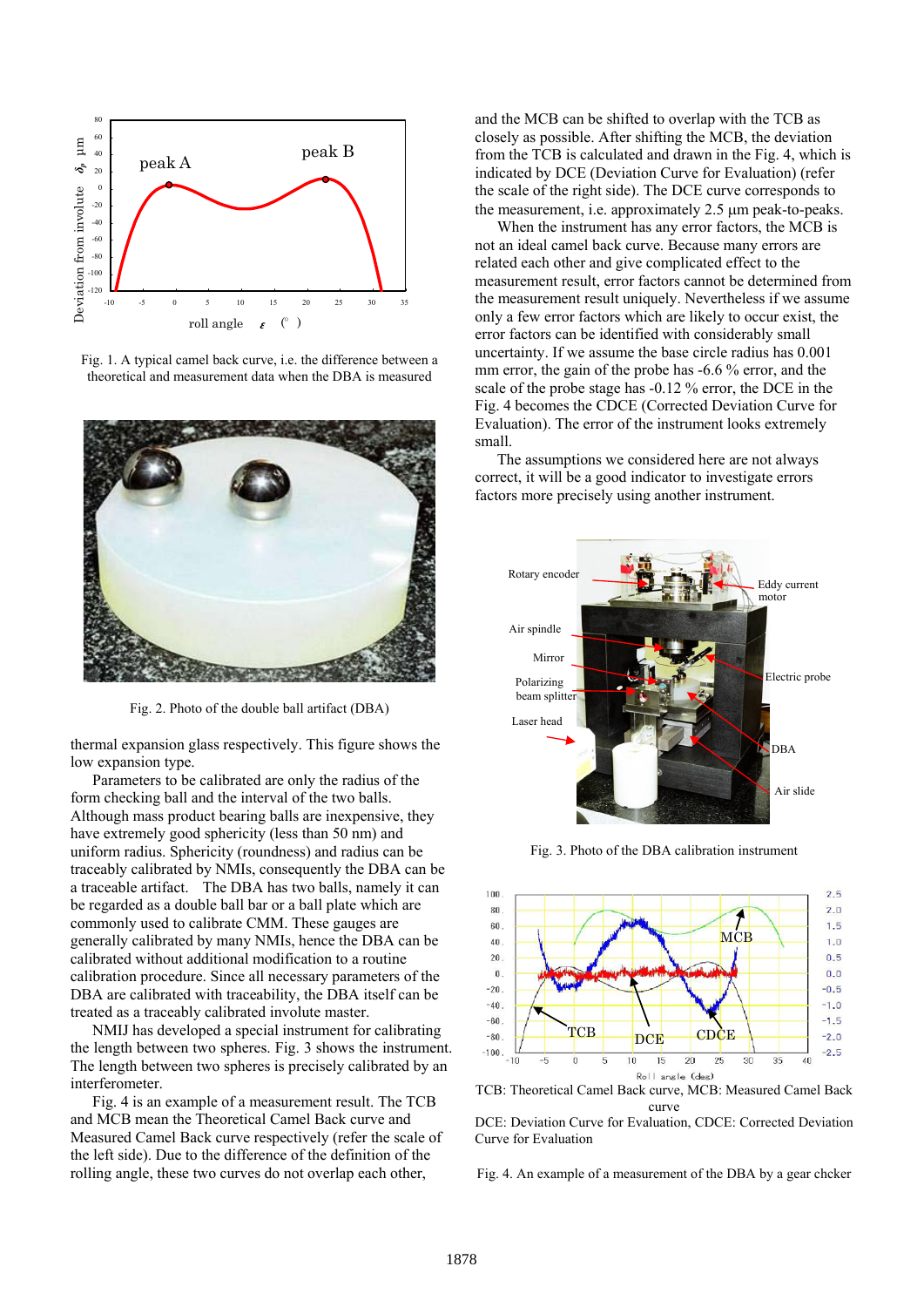## **3. MULTI BALL ARTIFACTS**

We have developed the Multi Ball Artifact (MBA) for only evaluating the pitch measurement performance of the GMIs [3, 4]. The first prototype of the MBA is shown in Fig. 5. The MBA is composed of a combination of balls, a cylinder and a plane. The centre cylinder is surrounded by multiple balls on a base plane and is used as a reference axis of the gear. The cylinder and balls are fixed by magnetic force. The plane is made from low expansion grass material. The concept of the first MBA is an easy assembling with a kinematic fixture and a low cost manufacturing.

The second MBA is shown in Fig. 6. The balls on the outer circumference (which are named pitch balls) are assumed to act as gear teeth. The ball at the center (which is named centering ball) is used to set a reference axis and the reference axis is assumed to a center axis of the gear. Pitch balls are arranged on a curvic coupling (type: 24180-120V, manufactured by Okubo Gear Co., Ltd.) in contacting with both tooth flanks and the pitch balls are also in contact with a cylinder manufactured to be concentric with the centering ball. The curvic coupling is manufactured very precisely and is inexpensive. The concept of the second MBA is a low cost manufacturing.

The third MBA is shown in Fig. 7 and Fig. 8 shows the cross section view of the MBA. The base plane is made of NEXCERA® (low thermal expansion ceramics), therefore the MBA is robust to a thermal effect. The NEXCERA material is possible to be manufacture very fine surface with a small surface roughness.

And the third MBA is possible to evaluate not only pitch measurement but the profile measurement capability of the GMI. If we choose the two spheres include the centre sphere of the MBA, the two spheres of the MBA perform like the DBA. And we are possible freely to choose any outer spheres for evaluating the profile measurement capability of the instrument.

The characteristics of the MBAs are as follows,

1) The balls can be manufactured with a profile accuracy of several tens of nanometers; therefore, measurement with extremely small uncertainty can be expected.

2) The MBA can be manufactured from a material with a low thermal expansion coefficient. It is difficult to manufacture a gear artifact from such a material.

3) Commercial GMIs can measure the MBA without any special software because a virtual gear dimension can be built for the MBA.

4) The angular position of the center of the pitch ball around the reference axis is determined by measuring multiple points; therefore, the calibration result of pitch deviation is almost independent of the positioning error of the probe.

5) The tooth-profile-measuring accuracy for GMIs can be also evaluated by the MBA.



Fig. 5. Poto of the First MBA



Fig. 6. Photo of the Second MBA



Fig. 7. Photo of the Third MBA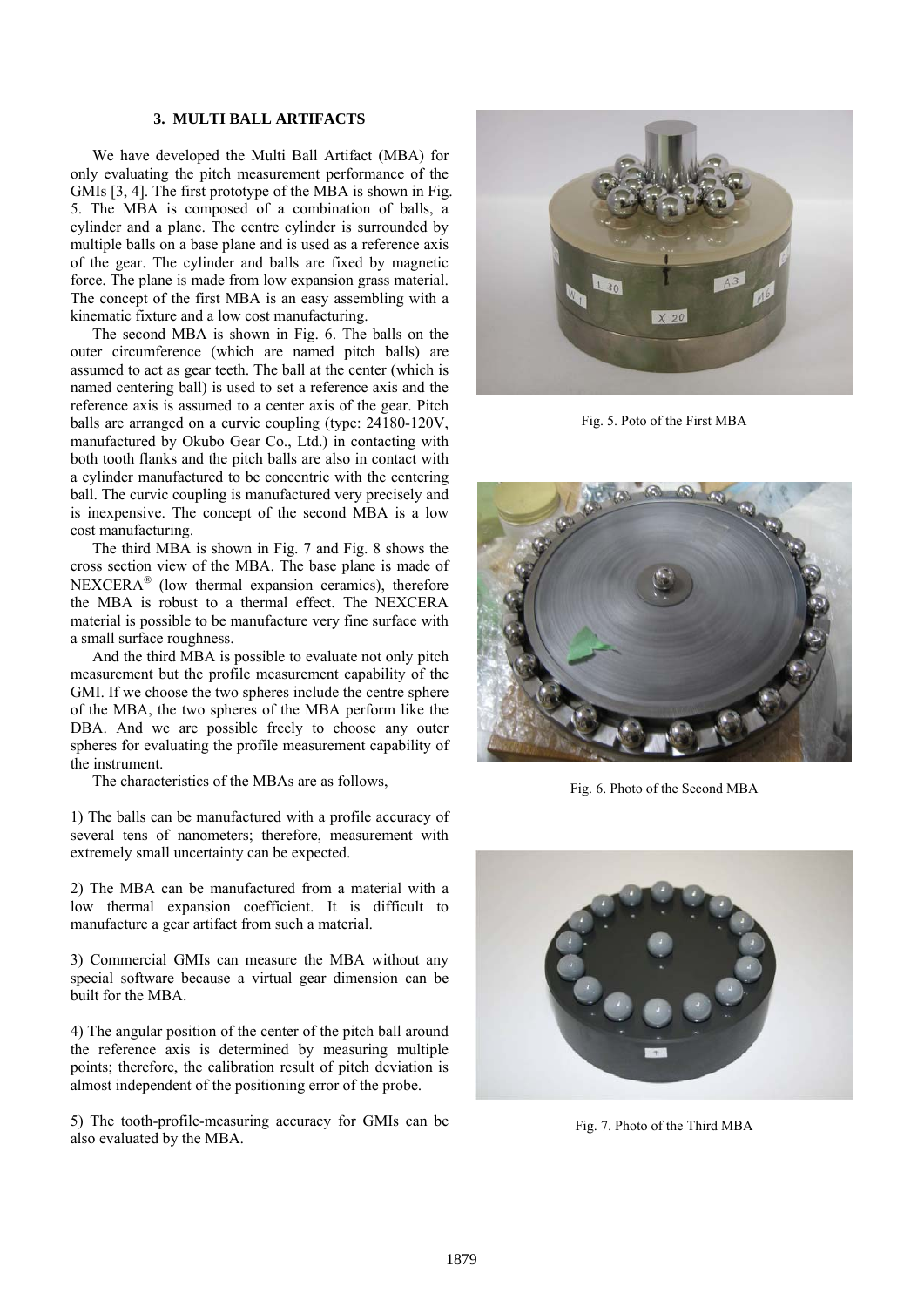

Fig. 8. Cross-section view of the third MBA

#### **3. CALIBRATION OF MBA**

For the profile evaluation, the important parameters of the MBA are the form of the ball and the length between the centre ball for making the datum and the surrounded ball. The ball form is very good. The sphericity (roundness) of the balls is usually less than 50 nm. The length between two balls has to be calibrated. A CMM with an interferometer and a rotary table is used for the calibration. The system is possible to calibrate the all lengths between the centre ball and the surrounding balls. Fig. 9 shows the calibration scene using the CMM with the interferometer. The rotary table helps for calibrating all lengths between the centre sphere and the surrounding balls.

For the pitch evaluation, the important parameter is an angle between adjacent balls. A CMM is used for the pitch calibration. The multi-orientation technique [5, 6] is applied to the measurement. Fig. 10 shows a photograph of a measurement setup. The rotary index table was placed on the CMM table and the MBA was clamped to the rotary index table. For the multiple-orientation technique, the MBA was set up in different orientations around the reference axis using the rotary index table. Fig.11 shows the positions of the MBA at each orientation.  $\varphi_i$  is the rotation angle of the rotary index table at the *j*th orientation. The rotary index table rotates at equal intervals such that

$$
\varphi_j = -\frac{2\pi}{m}(j-1) \quad (j = 1, 2, \cdots, m),
$$
 (2)

where *m* is the total number of orientations. The angular position  $T(\theta_i)$  was measured at each orientation and the angular pitch deviation  $P(\theta_i)$  was calculated. The multipleorientation technique eliminates the systematic error by averaging  $P(\theta_i)$  for all orientations.

We denote the measurement curve of  $P(\theta_i)$  at the *j*th orientation by  $M(\theta_i, \varphi_i)$ , which is the sum of  $P(\theta_i)$ , the systematic error  $E(\theta_i + \varphi_j)$  and the non-systematic error  $E_{rand}$ , where  $E_{rand}$  is the component of the random errors of the CMM.

$$
M(\theta_i, \varphi_j) = P(\theta_i) + E(\theta_i + \varphi_j) + E_{rand}
$$
\n(3)

Here, we denote the mean of  $M(\theta_i, \varphi_j)$  curves at all orientations by  $\mu(\theta_i)$  as follows:

$$
\mu(\theta_i) = \frac{1}{m} \sum_{j=1}^{m} M(\theta_i, \varphi_j)
$$
  
= 
$$
\frac{1}{m} \sum_{j=1}^{m} \{P(\theta_i) + E(\theta_i + \varphi_j) + E_{rand}\}
$$
  
= 
$$
P(\theta_i) + E^{(m)}(\theta_i),
$$
 (4)

where the expected value of  $E_{rand}$  is zero and  $E^{(m)}(\theta_i)$  is a curve obtained from the sum of multiples of the *m*th-order Fourier components of  $E(\theta_i)$ .  $E^{(m)}(\theta_i)$  is explained by the following law of the Fourier series: "An arbitrary curve with period 2π can be expressed by a Fourier series, and when *m* curves with a phase shift of  $2\pi/m$  are averaged, the averaged curve can be written as the sum of integral multiples of the *m*<sup>th</sup>-order Fourier components of the original curve."



Fig. 9. Photo of the scene of the length calibration using a CMM with an interferometer



Fig. 10. Photo of the scene of the MBA pitch calibration by CMM